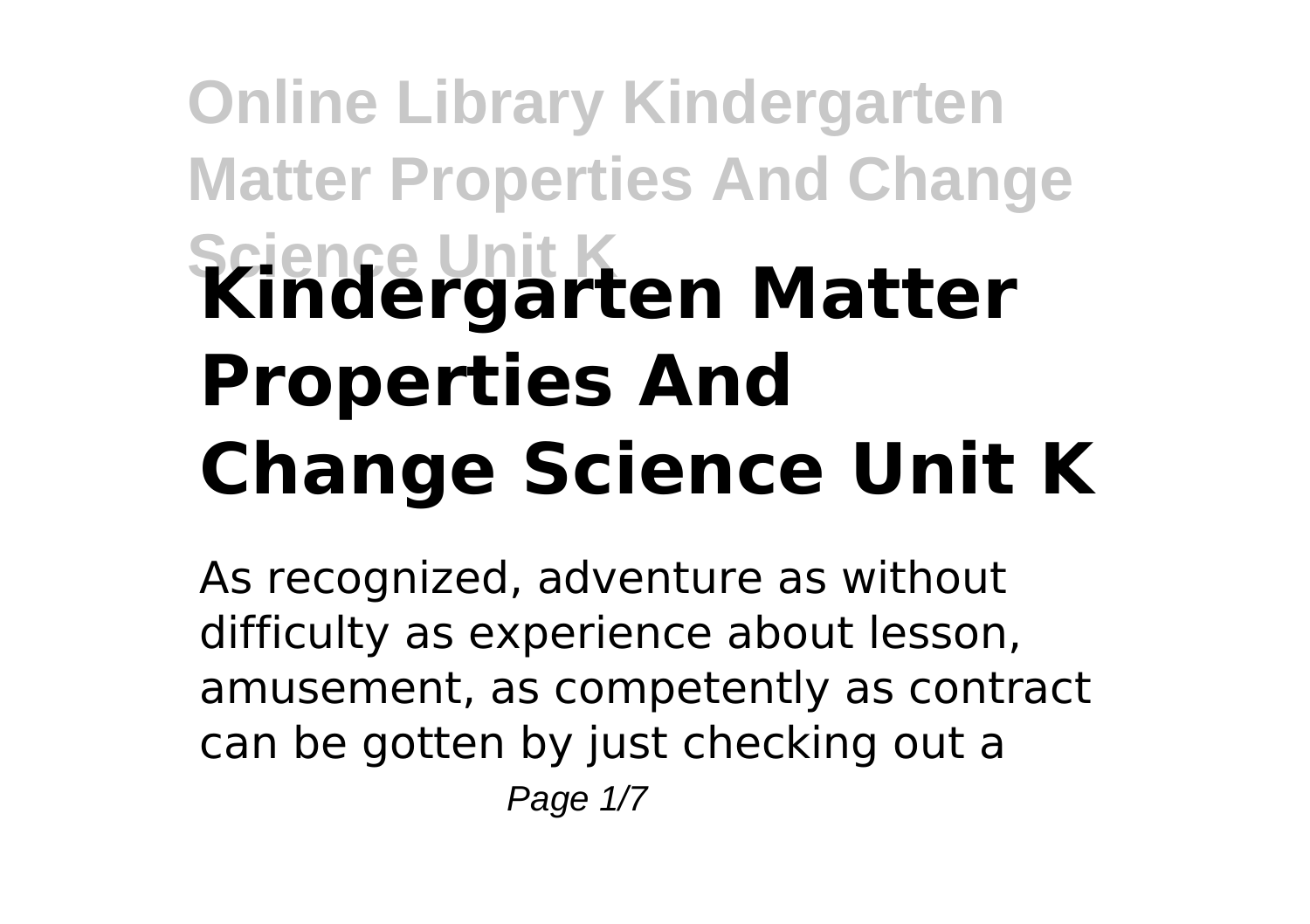**Online Library Kindergarten Matter Properties And Change Science Unit K** books **kindergarten matter properties and change science unit k** along with it is not directly done, you could understand even more a propos this life, more or less the world.

We provide you this proper as well as simple exaggeration to acquire those all. We present kindergarten matter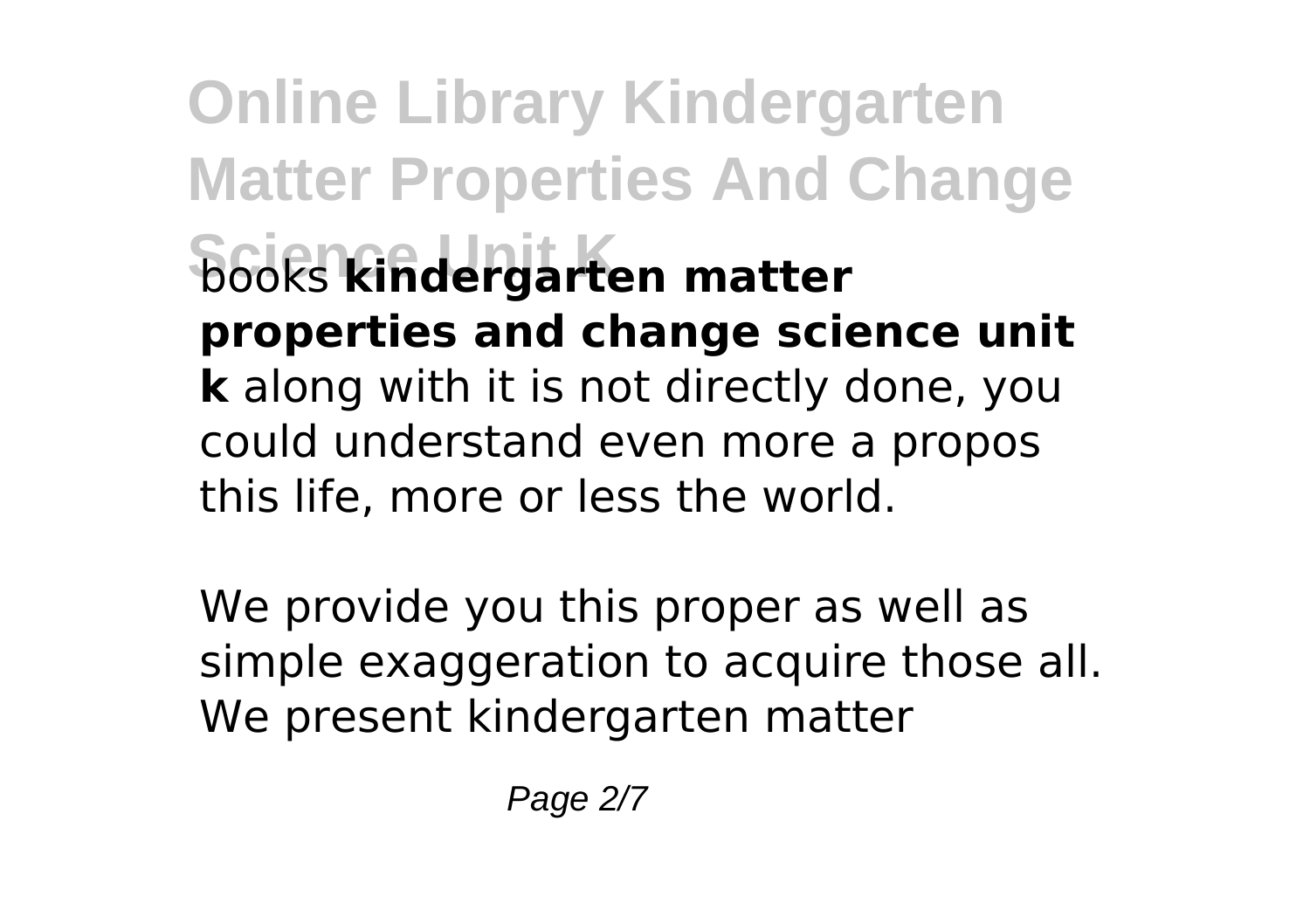**Online Library Kindergarten Matter Properties And Change Science Unit K** properties and change science unit k and numerous book collections from fictions to scientific research in any way. in the middle of them is this kindergarten matter properties and change science unit k that can be your partner.

Certified manufactured. Huge selection.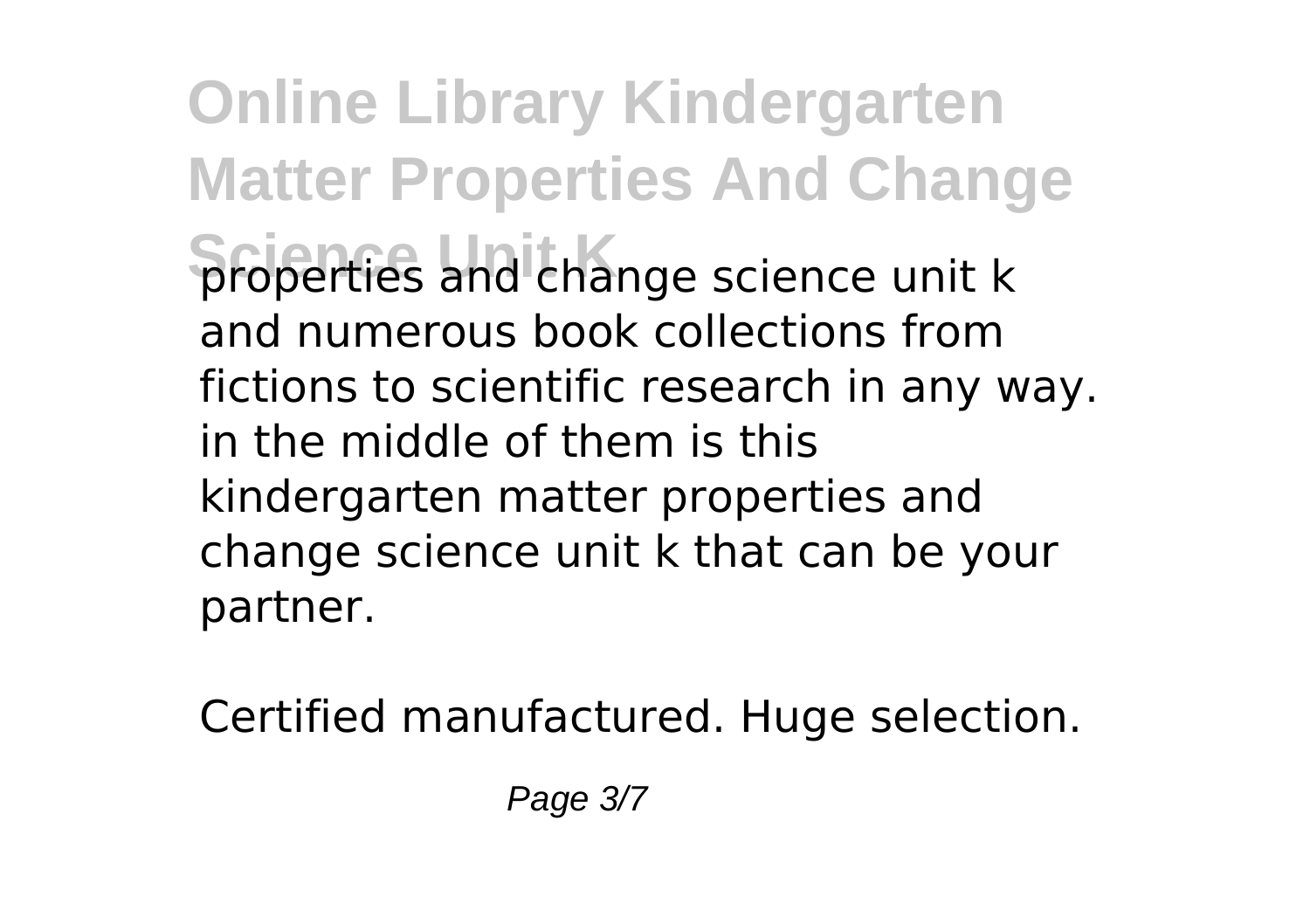**Online Library Kindergarten Matter Properties And Change Science Unit K** Worldwide Shipping. Get Updates. Register Online. Subscribe To Updates. Low cost, fast and free access. Bok online service, read and download.

## **Kindergarten Matter Properties And Change** GET TO KNOW. The Next Generation

Science Standards (NGSS) are K–12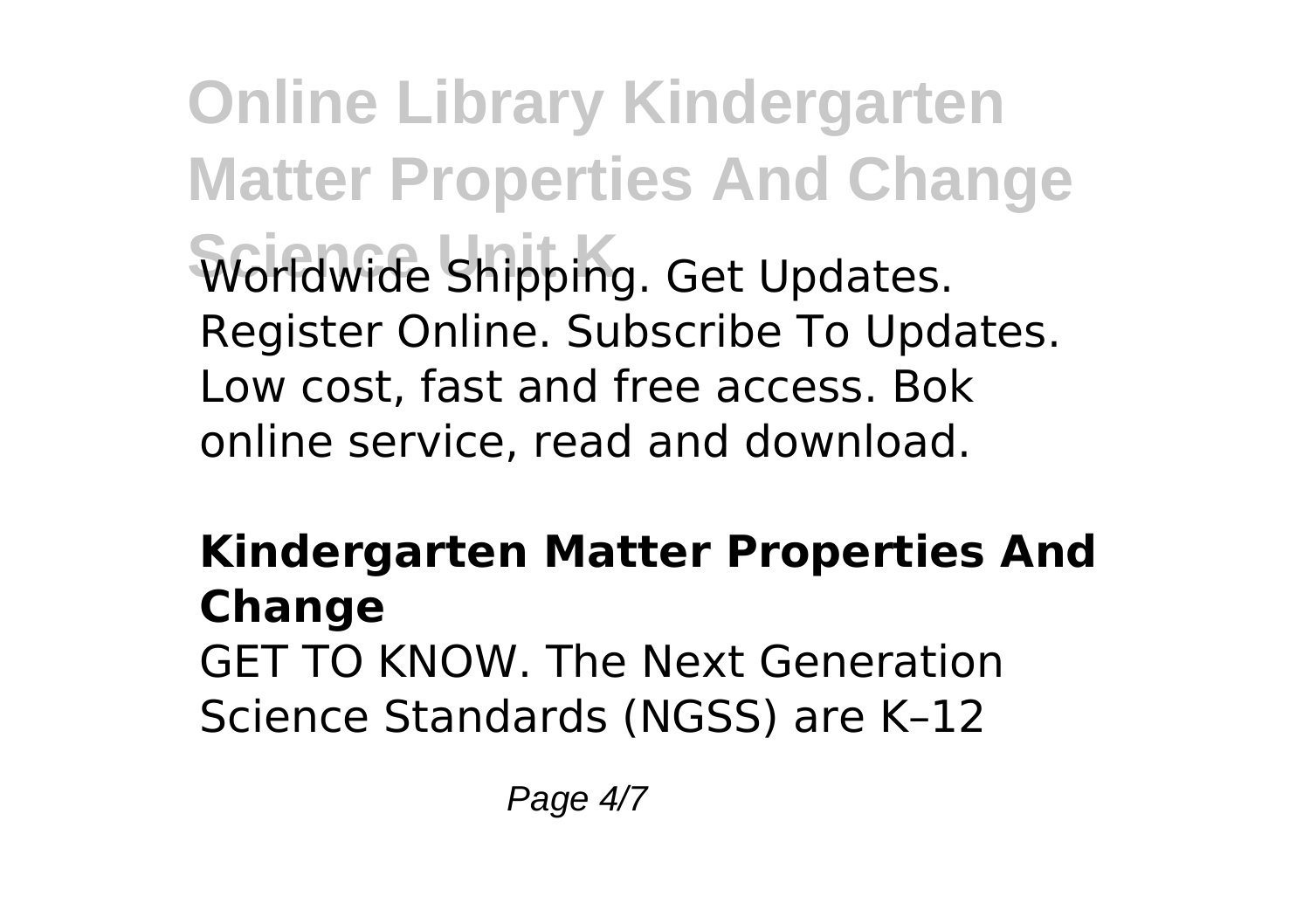**Online Library Kindergarten Matter Properties And Change Science content standards. Standards** set the expectations for what students should know and be able to do. The NGSS were developed by states to improve science education for all students.

## **Next Generation Science Standards** Making AMAZING homemade slime is all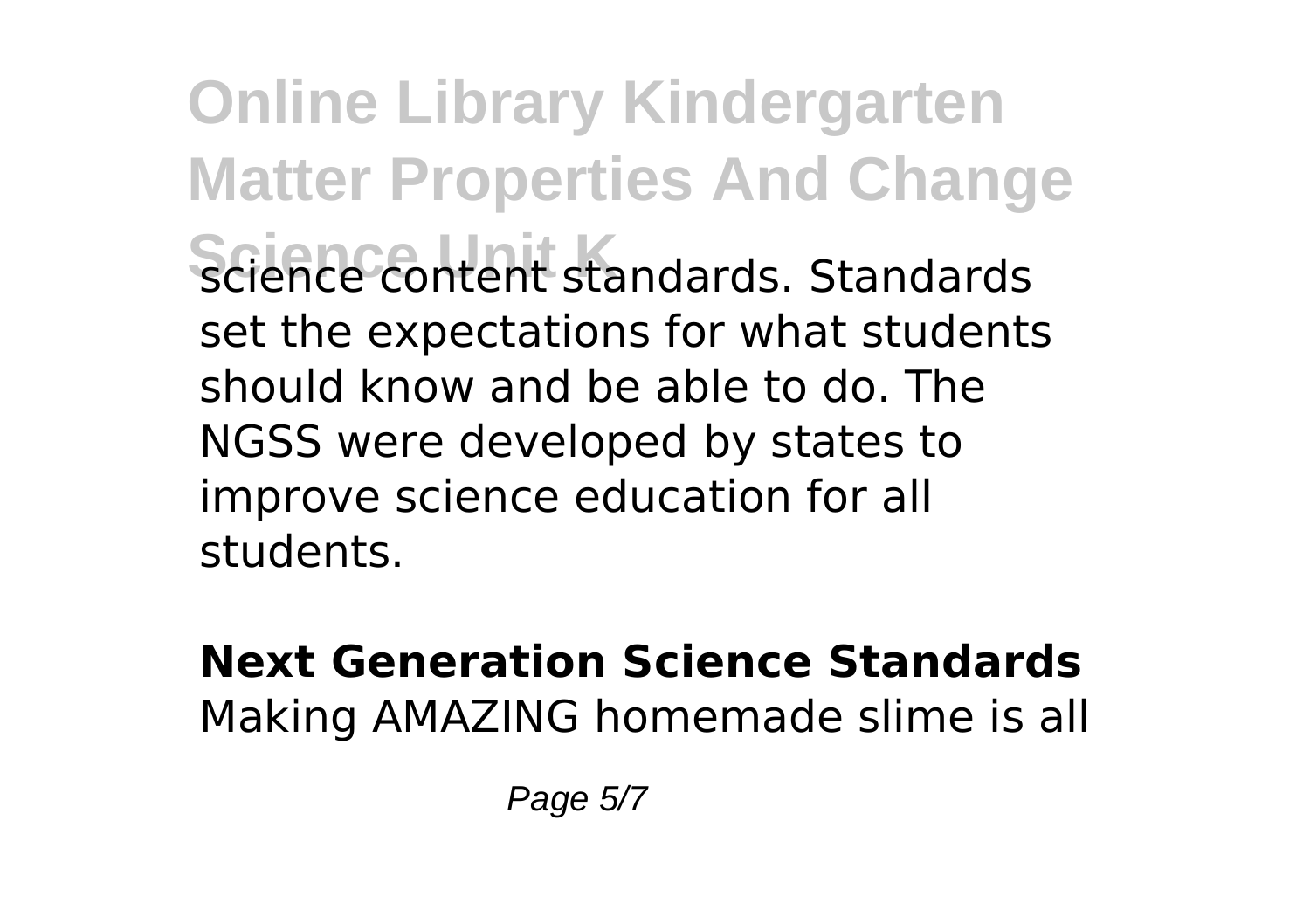**Online Library Kindergarten Matter Properties And Change Science Unit K** about having the right slime ingredients. The best ingredients include the right slime activator and the right glue. Here is my BEST slime activator list to get you started, and I will share some tips for making the easiest slime ever with these different slime activators. Discover how easy it is to make your own slime!